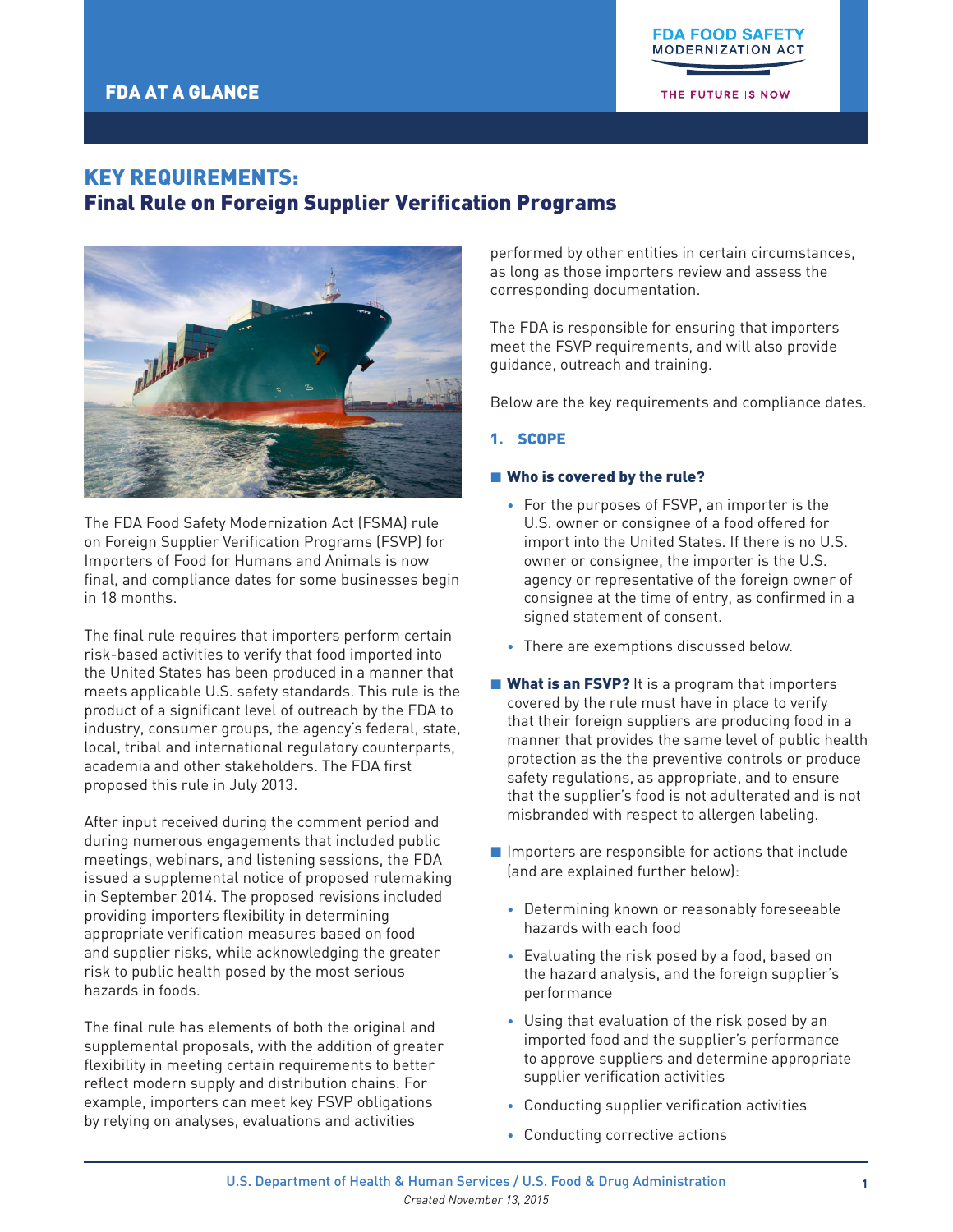# FDA AT A GLANCE

THE FUTURE IS NOW

- Importers must establish and follow written procedures to ensure that they import foods only from foreign suppliers approved based on an evaluation of the risk posed by the imported food and the supplier's performance or, when necessary on a temporary basis, from unapproved suppliers whose foods are subjected to adequate verification activities before being imported.
- Importers are required to develop, maintain and follow an FSVP for each food brought into the United States and the foreign supplier of that food. If the importer obtains a certain food from a few different suppliers, a separate FSVP would be required for each of those suppliers.
- $\blacksquare$  Certain importers that are also manufacturers/ processors are deemed in compliance with most FSVP requirements if
	- they are in compliance with the supply-chain program requirements under the preventive controls rules;
	- they implement preventive controls for the hazards in the food in accordance with the requirements in the preventive controls rules; or
	- they are not required to implement preventive controls under those rules in certain specified circumstances. Examples of such circumstances include when the type of food (e.g., such as coffee beans) could not be consumed without application of a preventive control, or when the customer will be significantly minimizing or preventing identified hazards) and they comply with requirements for disclosures and written assurances.
- $\blacksquare$  The evaluation of the risk posed by the imported food and the supplier's performance must be reevaluated at least every three years, or when new information comes to light about a potential hazard or the foreign supplier's performance.
- $\blacksquare$  Importers are not required to evaluate the food and supplier or conduct supplier verification activities if they receive adequate assurances that a subsequent entity in the distribution chain, such as the importer's customer, is processing the food for food safety in accordance with applicable

requirements. Importers must also disclose in documents accompanying the food that the food is not processed to control the identified hazard.

### 2. HAZARD ANALYSIS

- What do we mean by 'hazard'? An importer is required to identify and evaluate—based on experience, illness data, scientific reports and other information—the known or reasonably foreseeable hazards for each type of food it imports to determine if there are any hazards requiring a control. These include:
	- Biological hazards, including parasites and disease-causing bacteria
	- Chemical hazards, including radiological hazards, pesticide and drug residues, natural toxins, food decomposition, unapproved food or color additives, and food allergens
	- Physical hazards, such as glass
- They may be hazards reasonably likely to cause illness or injury that occur naturally, are unintentionally introduced, or are intentionally introduced for purposes of economic gain, such as substituting a less costly ingredient.
- $\blacksquare$  The analysis must assess the probability that these hazards will occur in the absence of controls and the severity of the illness or injury that could occur.
- $\blacksquare$  The evaluation would have to consider factors that include the:
	- Formulation of the food
	- Condition, function and design of the establishment and equipment of a typical entity that produces the food
	- Raw materials and other ingredients
	- Transportation practices
	- Harvesting, raising, manufacturing, processing and packing procedures
	- Packaging and labeling activities
	- Storage and distribution
	- Intended or reasonably foreseeable use
	- Sanitation, including employee hygiene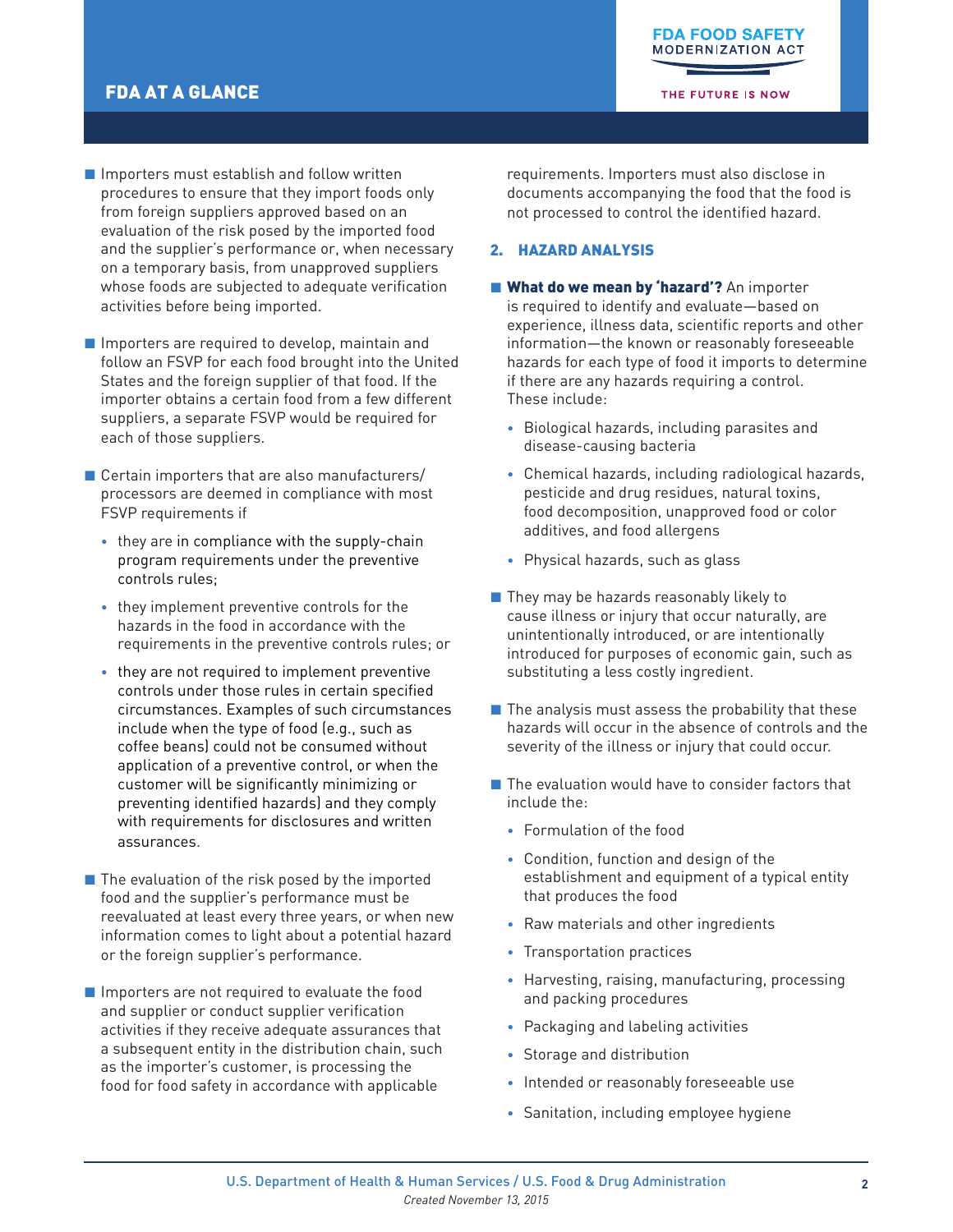THE FUTURE IS NOW

 $\blacksquare$  An importer can rely on another entity to conduct the hazard analysis, so long as the importer reviews and assesses the relevant documentation.

### 3. EVALUATION OF FOOD RISK AND SUPPLIER PERFORMANCE

#### ■ What evaluation must be done of the risk posed by an imported food and a supplier's performance? An importer must evaluate:

- The hazard analysis
- The entity that will be significantly minimizing or preventing the hazards, such as the foreign supplier or the supplier's raw material or ingredient supplier
- A foreign supplier's procedures, processes and practices related to the safety of food
- Applicable FDA food safety regulations, and information regarding the foreign supplier's compliance
- The foreign supplier's food safety history, including the responsiveness of the foreign supplier in correcting past problems
- Other factors as necessary, including storage and transportation practices
- $\blacksquare$  The importer can rely on another entity (other than the foreign supplier) to perform the evaluation of risk, so long as the importer reviews and assesses the relevant documentation.

## 4. SUPPLIER VERIFICATION

- $\blacksquare$  What supplier verification activities must be
	- conducted? Based upon the evaluation of risk conducted, the importer must establish and follow written procedures to ensure, in most instances, that it only imports from approved foreign suppliers and must conduct appropriate supplier verification activities.
- Importers have the flexibility to tailor supplier verification activities to unique food risks and supplier characteristics. The options include:
	- Annual on-site audits of the supplier's facility. This is generally required when there is a reasonable probability that exposure to a hazard controlled by the foreign supplier will result in serious adverse health consequences or death

to humans or animals (called a SAHCODHA hazard). However, the importer can choose another means of verification provided that the importer documents that the alternate choice is appropriate and provides adequate assurances that the foreign supplier is producing the food in accordance with applicable U.S. safety standards.

- Sampling and testing
- A review of the supplier's relevant food safety records
- $\blacksquare$  An importer can rely on another entity (other than the foreign supplier) to determine and perform appropriate supplier verification activities, so long as the importer reviews and assesses the relevant documentation.

### 5. CORRECTIVE ACTIONS

- **E** What if something goes wrong? Importers must promptly take appropriate corrective actions if they determine that a foreign supplier has not used processes and procedures that provide the same level of public health protection as required under the produce safety and preventive controls regulations, as applicable, or that the supplier produces food that is adulterated or misbranded with respect to allergen labeling.
	- The appropriate corrective measure will depend on the circumstances, but could include discontinuing use of the foreign supplier until the cause of noncompliance, adulteration or misbranding has been adequately addressed.

#### 6. EXEMPTIONS AND MODIFIED STANDARDS

- $\blacksquare$  The requirements for dietary supplements vary according to a number of factors, including whether the import is a finished product or an ingredient/component.
	- Importers who establish and verify compliance with certain specifications (concerning dietary supplement components and packaging) required under the separate, pre-existing dietary supplement Current Good Manufacturing Practices (CGMP) regulation. will not be required to comply with most of the standard FSVP requirements.
	- The same would apply to importers whose customer is required to establish such specifications and verify that they are met, except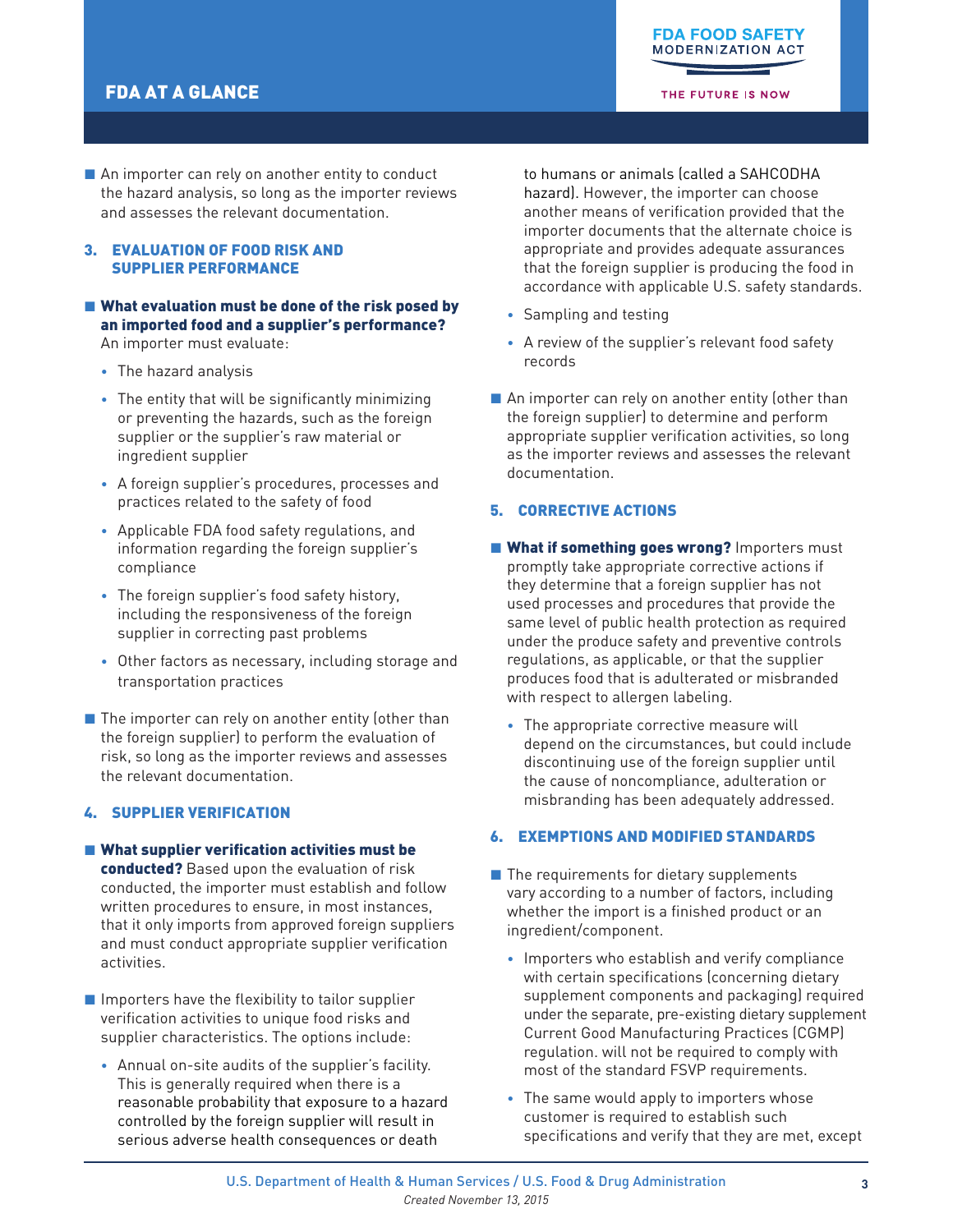# FDA AT A GLANCE

THE FUTURE IS NOW

that the importer would have to obtain written assurance that its customer is complying with those requirements.

• Importers of other dietary supplements, including finished products, would be required to comply with most of the standard FSVP requirements (except the hazard analysis requirement), but their verification activities would focus on compliance with the dietary supplement CGMP regulations.

■ Modified FSVP requirements are established for very small importers and importers of food from certain small suppliers. (An example of these modified requirements is that certain importers would not have to conduct hazard analyses and would be able to verify their foreign suppliers by obtaining written assurances from their supplier.)

- The definition of very small importer is consistent with the definition of very small business in the preventive controls rules: a sales ceiling of \$1 million for human food and \$2.5 million for animal food.
- Importers of certain small foreign suppliers are subject to modified FSVP requirements. Those small suppliers are:
	- Facilities subject to modified requirements under the preventive controls rules because they are qualified facilities
	- Farms that are not covered farms under the produce safety rule because they average \$25,000 or less in annual produce sales or because they meet requirements for a qualified exemption
	- Shell egg producers with fewer than 3,000 laying hens
	- Each of these types of producers is either exempt from their underlying FDA food safety regulations or subject to modified requirements, mostly, and in some cases entirely, because of the size of these firms.
- There are modified requirements for certain foods from a foreign supplier in a country whose food safety system has been recognized as comparable or determined to be the equivalent of the United States' system.
- Additionally, certain categories of imported food are not covered by FSVP. These include:
	- Juice, fish, and fishery products subject to and in compliance with FDA's Hazard Analysis and Critical Control Point (HACCP) regulations for those products, and certain ingredients for use in juice and fish and fishery products subject to the HACCP regulations.
	- Food for research or evaluation
	- Food for personal consumption
	- Alcoholic beverages and certain ingredients for use in alcoholic beverages
	- Food that is imported for processing and future export
	- Low-acid canned foods (LACF), such as canned vegetables, but only with respect to microbiological hazards covered by other regulations, as well as certain ingredients for use in LACF products (but only with respect to microbiological hazards).
	- Certain meat, poultry and egg products regulated by the U.S. Department of Agriculture at the time of importation

#### COMPLIANCE DATES

The date by which importers must comply with the FSVP regulations is the latest of the following dates:

- $\blacksquare$  18 months after publication of the final rule;
- $\blacksquare$  For the importation of food from a supplier that is subject to the preventive controls or produce safety rules, six months after the foreign supplier is required to meet the relevant regulations;
- For an importer that is itself a manufacturer or processor subject to the supply-chain program provisions in the preventive controls regulations, the date by which it has to comply with those provisions. A range of compliance dates were established in the preventive controls rules for the supply-chain program provisions, which vary based on the size of the receiving facility and when the receiving facility's supplier is required to comply with the new FSMA regulations.